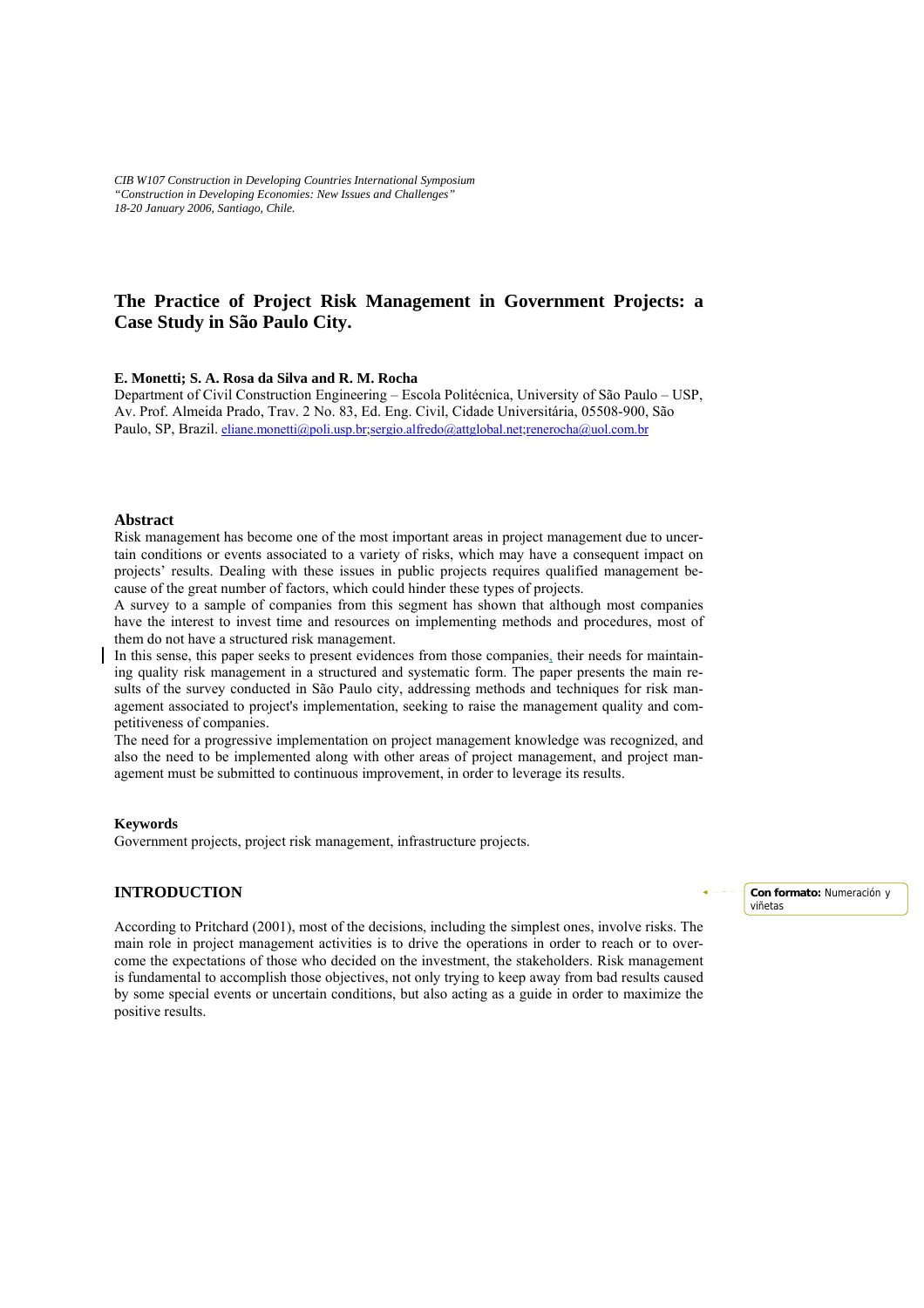In this sense, this paper presents the main results of a survey, conducted among some companies oriented to urban infrastructure construction. The objectives were (1) to identify the main risks involved in the project management of public works contractors and (2) to analyze critically how they manage those risks. In addition, this paper sets up recommendations for the risk management process, so as to increase the firms' competitiveness and improve the project management quality as well.

#### **THE URBAN INFRASTRUCTURE CONCEPT**

Different authors propose different concepts to urban infrastructure. In this paper the concept used is that presented by Zmitrowicz; Neto (1997) that consider the urban infrastructure as a technical system of equipments and services required to the development of the urban functions, considering either the social, economical or institutional aspects. Under the social aspect, the urban infrastructure seeks to promote appropriate conditions for housing, work, health, education, leisure and safety. In what refers to the economical aspect, the urban infrastructure should support the development of the productive activities, e.g., the production and commercialization of goods and services. And under the institutional aspect, the urban infrastructure should support the necessary ways to the development of the political-administrative activities, including city management.

Under a systemic approach, the urban infrastructure system is composed of different subsystems, each one with a specific objective related to a particular service, since any kind of infrastructure requests a service, since it demands some kind of operation and relationship with the user, in a large or smaller degree. On the other hand, although the objective of the urban infrastructure subsystems is the services rendered, there is always the need of investments in goods or equipments, like buildings, machines, nets of piping or galleries, tunnels, access roads, among other (ZMITROWICZ; GRANDSON, 1997).

### **PROJECT RISK MANAGEMENT**

According to PMBOK (2000), "the projects risks are events or uncertain conditions that, in case they happen, they provoke a positive or negative effect in the project objectives". The risk has a cause and, when it happens, a consequence. Therefore, risk is a relationship among the probability of occurrence of an event **[P]** and its impact on the results **[I]**.

Project risk management, according to PMBOK (2000), is "the systematic process of identification, analysis and responding to project risks. It includes maximizing the probability and the consequences of positive events and minimizing the probability and consequences to adverse events to the project objectives."

Project risk management is directly related to the other areas of knowledge in the project management field, contributing to the improvement of all operational processes.

It is important that project risk management takes place in all phases of the project life cycle, like the starting, planning, development, control, and completion phases.

**Con formato:** Numeración y viñetas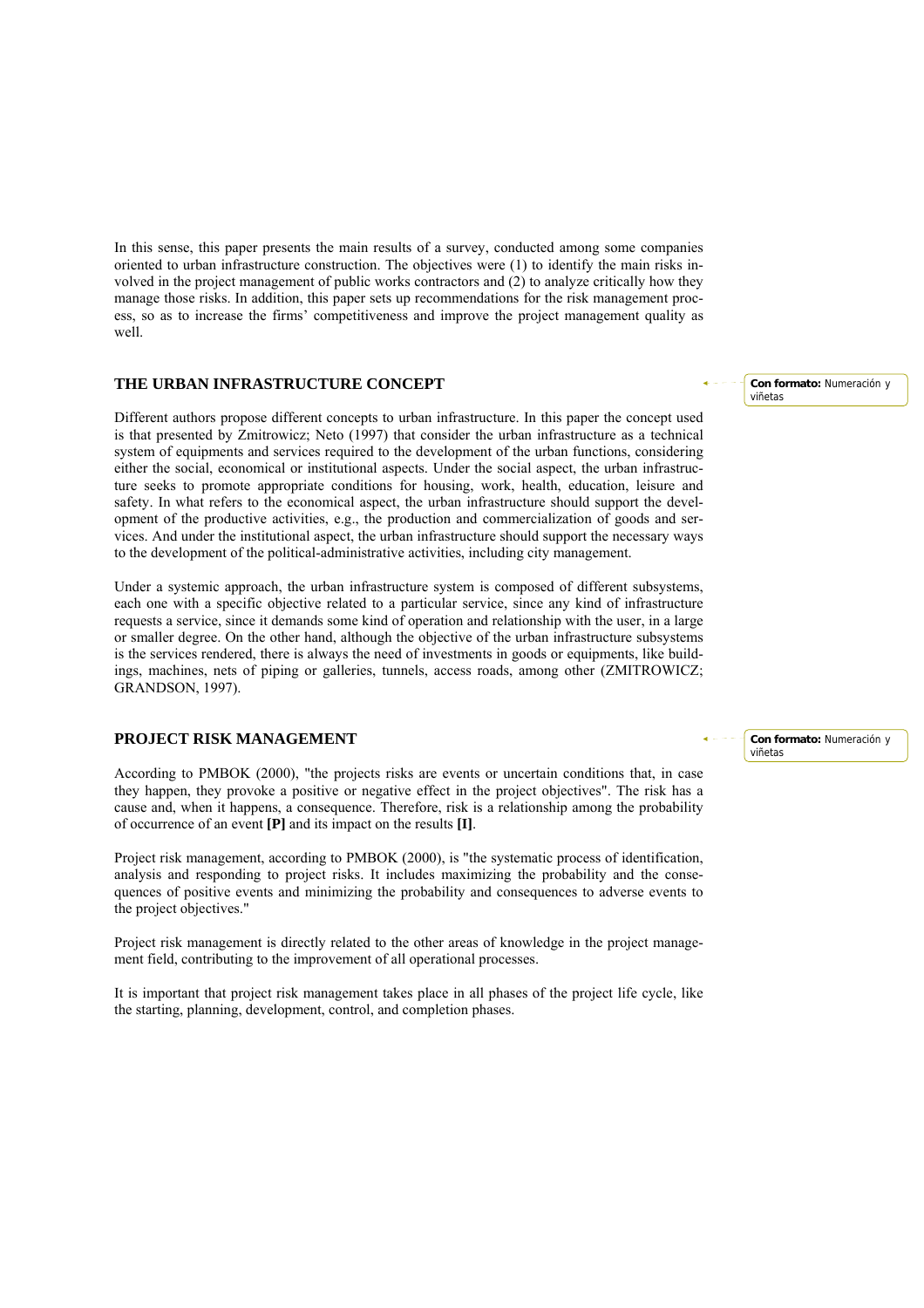According to Wideman (1992), "…failure to give proper recognition to risk management on a project can lead to unnecessary and often substantial losses, or even complete project failure."

The project risk varies significantly during the whole project life cycle and between different phases in the life cycle. Therefore, project risk management has to be established as a continuous and integrated function during the whole project life cycle. It is important especially in the planning phases, when risks are identified, analyzed qualitative and quantitatively and appropriate answers are built for the main project risks. It must be taken into account in project scheduling activities, especially in what relates to time and costs plans.

PMBOK (2000) presents six processes for risk management: [i] planning of risk management, [ii] risks identification, [iii] risks qualitative analysis, [iv] risks quantitative analysis, [v] answering to risks planning and [vi], monitoring and controlling risks.

#### **THE PROJECT RISK MANAGEMENT AS A COMPETITIVE DIFFERENTIAL**

In a competitive environment, the companies have to be competitive and also have to look for the improvement of their management processes by developing methodologies capable of driving effective project management, capable of achieving better results. To accomplish it, one of the first steps is to identify the maturity level of its project management activities, as well as the performance of each related process, in order to improve or just abolish them.

Organizations must be capable of applying effective project management processes, including those related to risk management. Focusing on the improvement of their performance, the processes must change from corrective to preventive actions, as the main characteristic of the project risk management is that of being ahead of possible problems and their related solutions.

A model to evaluate managerial maturity is that proposed by Fincher and Levin, presented in the Table 1, applicable when the evolution in risk management can be parameterized. Its use allows not only the recognition of the maturity level, but also the actions for the improvement of the project management processes.

According to the project management maturity, a survey was applied in twenty-eight contractors of public works of urban infrastructure in São Paulo city<sup>1</sup>. The survey consisted on an interview, aimed at the recognition of the maturity profile in project management. The intention was also to address recommendations for the building of a reference structure on project risk management. Based on the Fincher and Levin statements, presented on Table 1, it is possible to identify that most of those selected companies did not reach the level 2, yet. About 64% of the sampled companies declared that they do not use project management methods, neither those structured ones nor those supported by policies or standardized procedures, pointing out the level 1 of maturity, the lowest one.

 $\overline{a}$ 

<sup>1</sup> Considered that the universe was composed of 262 companies registered at the General office of Urban Infrastructure of the Municipal district of São Paulo, the accomplished survey presented 90% in Confidence Level and 15% error, from September, 2004 to April, 2005.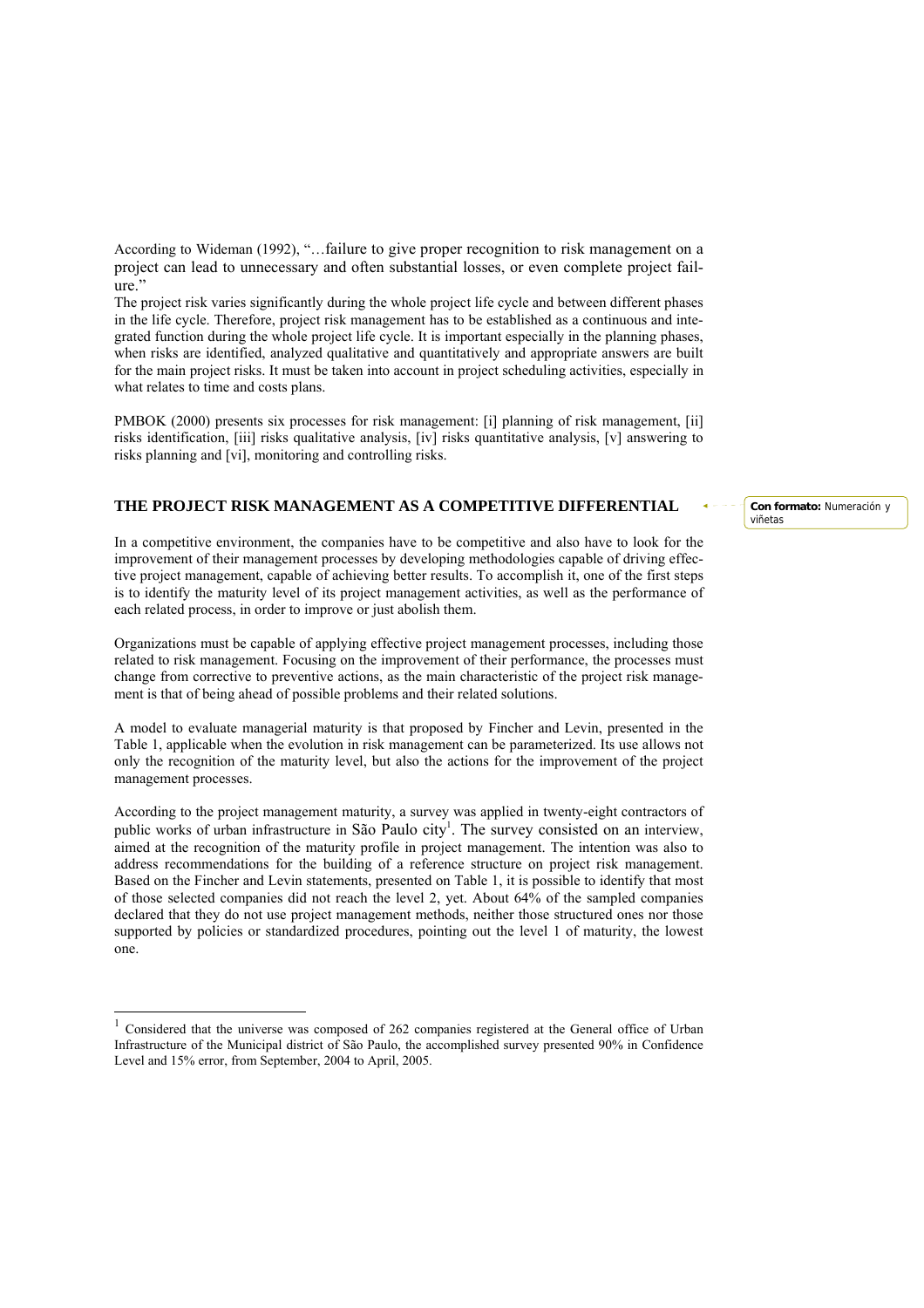According to the project risk management aspects, no methods of risk project management were found in 61% of the companies and only in 7% of them their projects could count on project risk management, structured and supported by policies, procedures, and standardized forms.

Despite those numbers, 57% of the respondents affirmed that, in their opinion, the companies were willing to spend time and money to implement or improve project risk management processes, what demonstrates a potential to the implementation of methods and procedures in project risk management.

Table 1. Model of managerial maturity according to Fincher - Levin

| Level           | Definition                                                                                                                                                                                                                                                                                                             |  |  |  |
|-----------------|------------------------------------------------------------------------------------------------------------------------------------------------------------------------------------------------------------------------------------------------------------------------------------------------------------------------|--|--|--|
| $1$ – Initial   | A process doesn't exist. The work is accomplished according to the needs. The<br>success of the project depends on individuals. There is not a formal of project<br>management methodology                                                                                                                             |  |  |  |
| $2 -$ Repeated  | The project employees are trained on project management basic elements and<br>related areas. A methodology exists, and is applied.<br>The reproduction of the process is emphasized, in way to ensure that the result of<br>the work will be repeated.                                                                 |  |  |  |
| $3 - Defined$   | All project management tasks are defined and the processes are documented.<br>Practices of project management are collected and used in order to increase the<br>efficiency and effectiveness of the project.                                                                                                          |  |  |  |
| $4 -$ Managed   | The project management process is measured and controlled. The difficulties on<br>the project are previewed by the management and the solutions are found before<br>causing great impact on the project.                                                                                                               |  |  |  |
| $5 - Optimized$ | Focus on the perfection and on the final adjustments of the methodology, looking<br>for the maintenance of the rhythm even when technological changes occur. The<br>processes are in the right place and being used appropriately. All the employees<br>are well-trained and carrying out their functions competently. |  |  |  |

Source: (Cleland; Ireland 2002)

While Table 2 shows the frequency of occurrence of the project risk factors, in accordance with the survey data, Table 3 presents their impacts on the projects.

The survey showed that three risk factors were considered of high impacts on projects' objectives: lacks of or delays in reception, with 86% of answers, financial uncertainty on the contracting party, with 68% and changes in the scope of the contract, with 72%.

In what relates to the impact, four risk factors are considered as high impact ones: failures in project risk management, with 50% of the responses, lack of financial resources, with 75%, lacks of or delays in reception, with 92% and financial uncertainty of the contracting party, with 86%.

Among all factors, those ones that present a straight relation to the capacity of the companies on supporting financial impacts due to payments for the rendered services must be pointed out: 92%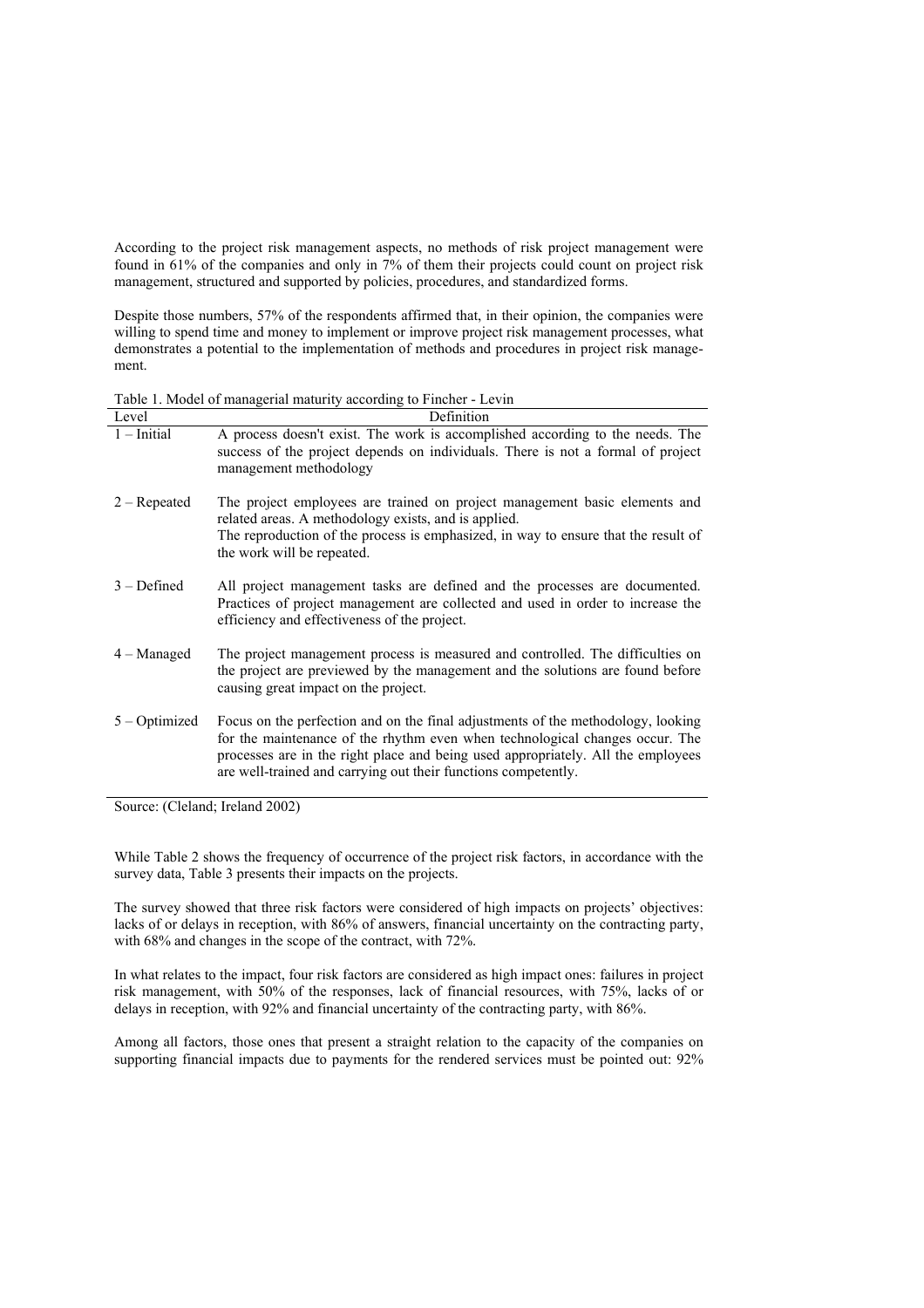consider payments lacks or delays, and 75% consider the lack of finance as a high impact factor on the project quality. On relating these factors to their occurrence frequency, they are considered high risk ones, as 50% considered the lack of finance as moderate risk factor and 86% considered payments lacks or delays as high risk ones, they all are considered as high risk ones, demanding adequate treatments and responses.

| Table 2. Classification of risk factors and their occurrence frequency, related to projects |  |  |  |
|---------------------------------------------------------------------------------------------|--|--|--|
| that didn't reach the planned results.                                                      |  |  |  |

| Item           | Risk factors                                             | Low              | Medium                | High                   |
|----------------|----------------------------------------------------------|------------------|-----------------------|------------------------|
| 1              | Changes in economical politics                           | 96%              |                       |                        |
| $\overline{2}$ | Government's actions and regulatory                      | 89%              |                       |                        |
|                | policies                                                 |                  |                       |                        |
| 3              | Deviations in the cash flow (not caused                  |                  | 57%<br>$\blacksquare$ |                        |
|                | by the lack of or delay on payments)                     |                  |                       |                        |
| 4              | Failures in cost management                              |                  | 57%<br>$\blacksquare$ |                        |
| 5              | Failures in risk management                              |                  | 72%<br>$\blacksquare$ |                        |
| 6              | Failures in scope management                             | 68%              |                       |                        |
| 7              | Failures in schedule                                     |                  | 46%<br>$\blacksquare$ |                        |
| 8              | Lack of financial resources                              |                  | 50%<br>$\blacksquare$ |                        |
| 9              | Lacks of or delays on payments                           |                  |                       | 86%                    |
| 10             | Environmental impacts                                    | 86%              |                       |                        |
| 11             | Social impacts                                           | 79%              |                       |                        |
| 12             | Financial uncertainty of the contracting<br>party (PMSP) |                  |                       | 68%                    |
| 13             | Changes in contract scope                                |                  |                       | 72%                    |
| 14             | Sum of small effects                                     | 72%              |                       |                        |
| 15             | Exchange variations                                      | 100%             |                       |                        |
| 16             | Other (specify): 93% of the companies                    |                  |                       |                        |
|                | didn't consider other risk factors                       |                  |                       |                        |
|                | $1 \quad 1 \quad .$                                      | 1.7.7<br>$\cdot$ | $\sim$ 1              | $\cdot$ .<br>$\cdot$ 1 |

OBSERVATION: The presented data refer to those obtained in the survey presenting the largest frequency on the responses.

SOURCE: Survey accomplished by the author ROCHA (3).

LEGEND: High frequency  $\blacksquare$ 

| Medium frequency |  |
|------------------|--|
| Low frequency    |  |

While analyzing altogether the frequency and the impact on risk, as shown in Tables 2 and 3, it's possible to build a qualitative hierarchy of those factors, in order to point out the main risk factors. It is also possible to verify that some factors perceived by the respondents as an average frequency one, are associated with high impact factors; besides, factors perceived as medium impact ones, are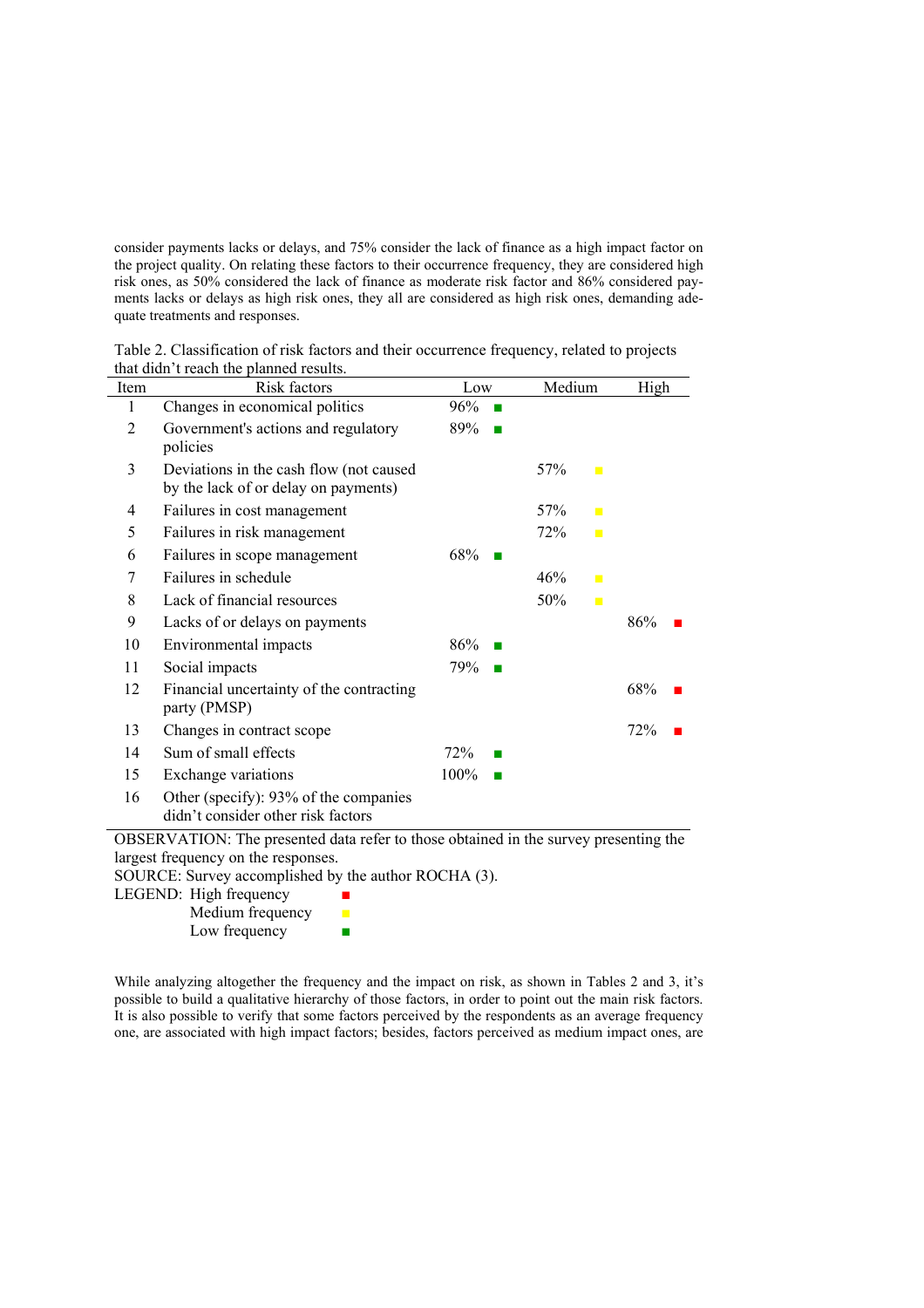associated to high frequency factors. Because of it, they can be seen as representative factors, and should be taken into account on risk analysis.

It is also possible to identify the risk factors recognized as medium frequency and medium impact ones. Although the classification "medium frequency and medium impact" risk, in general, consider the risks as moderate ones, they should be analyzed carefully, once the incidence of several risk factors may enlarge their impacts on the project.

Failures in scope, time, cost, and risk management were pointed out as medium or high occurrence frequency in projects by many respondents, ratifying the trends on failures increasing when no methods or structured procedures are available.

Table 3. Classification of risk factors, according to their impact, related to projects that didn't reach the planned results.

| Item           | Risk factors                                                                     | Low                   | Medium                | High |
|----------------|----------------------------------------------------------------------------------|-----------------------|-----------------------|------|
|                | Changes in economical politics                                                   | 54%<br>$\blacksquare$ |                       |      |
| $\overline{2}$ | Government's actions and regulatory<br>policies                                  | 57%                   |                       |      |
| 3              | Deviations in the cash flow (not caused)<br>by the lack of or delay on payments) |                       | 43%<br>$\mathbb{R}^n$ |      |
| 4              | Failures in cost management                                                      |                       | 43%<br>$\blacksquare$ |      |
| 5              | Failures in risk management                                                      |                       |                       | 50%  |
| 6              | Failures in scope management                                                     |                       | 71%<br>$\blacksquare$ |      |
| 7              | Failures in schedule                                                             | 57%                   |                       |      |
| 8              | Lack of financial resources                                                      |                       |                       | 75%  |
| 9              | Lacks of or delays on payments                                                   |                       |                       | 92%  |
| 10             | Environmental impacts                                                            | 86%                   |                       |      |
| 11             | Social impacts                                                                   | 96%<br>×              |                       |      |
| 12             | Financial uncertainty of the contracting<br>party (PMSP)                         |                       |                       | 86%  |
| 13             | Changes in contract scope                                                        |                       | 42%<br>$\mathbf{r}$   |      |
| 14             | Sum of small effects                                                             |                       | 57%<br>$\blacksquare$ |      |
| 15             | Exchange variations                                                              | 93%                   |                       |      |
| 16             | Other (specify): 93% of the companies<br>didn't consider other risk factors      |                       |                       |      |

OBSERVATION: The presented data refer to those obtained in the survey presenting the largest frequency on the responses.

SOURCE: Survey accomplished by the author ROCHA (3).

| LEGEND: High frequency |  |  |
|------------------------|--|--|
|------------------------|--|--|

Medium frequency ■ Low frequency  $\blacksquare$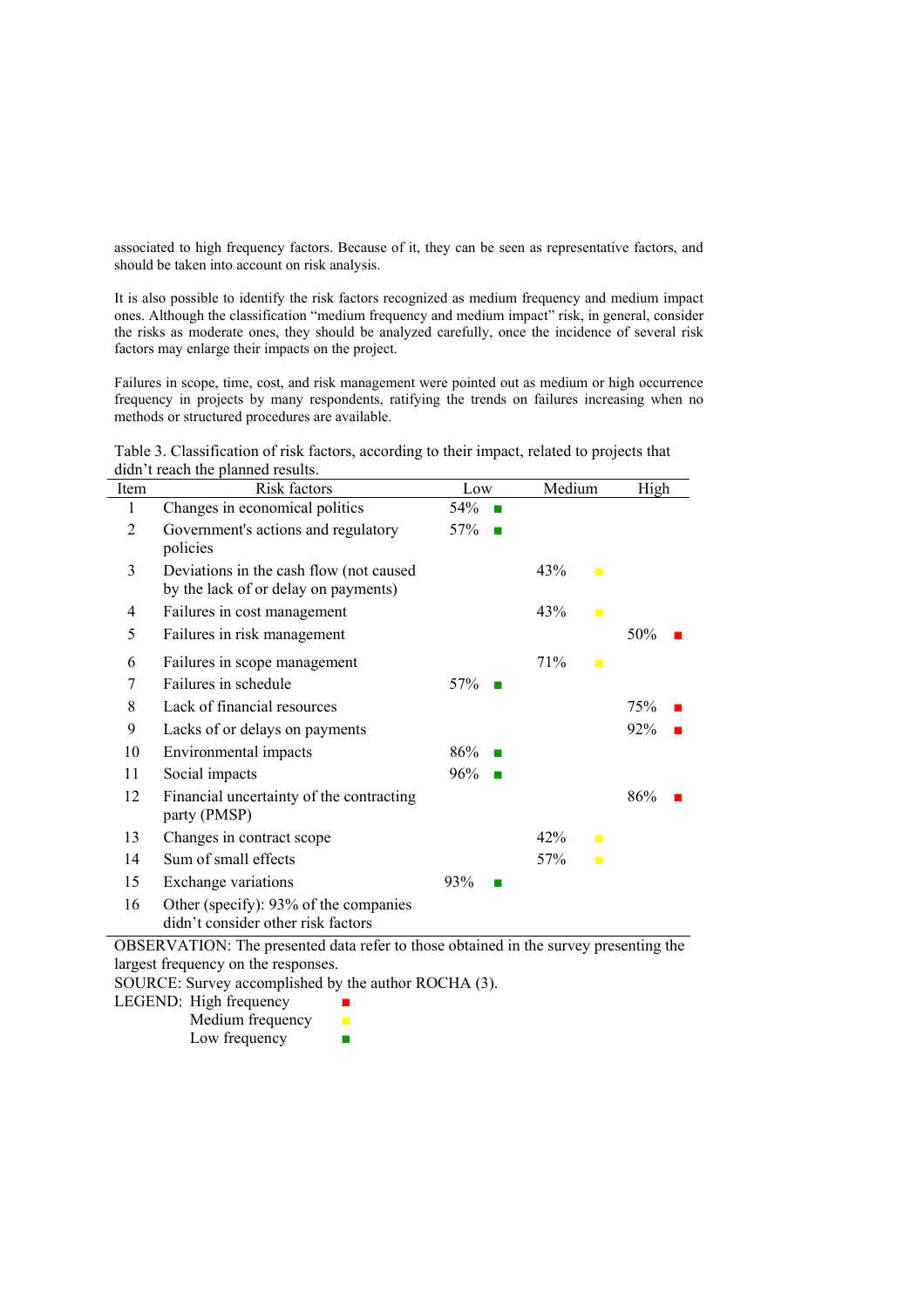As far as failures in management happen, the risks tend to enlarge, due to both the possibility of their occurrence and to their impact on projects, once the companies are not prepared to manage them. The statement of the occurrence of fails on management ratifies that those companies are still in a low maturity level, pointing out that the implementation of practices on project risk management should happen in a gradual and progressive way and also with other processes like scope, time and cost management, among others.

Therefore, it is important to highlight which techniques and tools should be prior implemented, looking for easiest adjustments on firms and seeking for immediate results.

As most of the searched companies does not apply risk management on all their ongoing projects, the maintenance of systematized and supported practices on project risk management will help to get a competitive differential, that will end up adding value to their projects and reducing negative impacts due to uncertain events, while maximizing the probability of positive events as well.

Not only the existence of a project risk management process is important, but also the way of its accomplishment, that has to be done in a progressive way, fitting it to other related areas. In this sense, three main phases can be identified as described below, as said by the searched firms. These three phases match the levels of Fincher and Levin maturity model: Phase 01 and Phase 02 try to provide a group of practices related to the maturity Level 02 and Phase 03 provides conditions for the company to overcome this level.

 $\checkmark$  **Phase 01:** Understanding, training and applying the fundamental elements of project management and project risk management, seeking for the definition of a basic methodology and its application, assuring process reproduction and the work repetitiveness.

Once the typical profile of the searched companies presents low levels in their management maturity, it is necessary that the main management concepts become well known not only by the projects' team but also by the overall organization, before implementing management procedures.

It is hard to imagine a company with no methods to manage scope, time or cost being capable of dealing with project risk management, as a lonely activity, with no links to other project management areas, in an articulate way.

Therefore, the first phase aims at the understanding, the training and the applying the fundamental elements of project management involving, preferentially, all the project management areas such as integration, scope, time, cost, quality, human resources, communications, risks and procurement. Although some areas can be prioritized; neither of them may be forgotten.

9 **Phase 02:** Selecting, developing and applying basic project management and project risk management tools to all management processes and all the ongoing projects.

Once consolidated Phase 01, it is possible to start Phase 02, continuing the implementation of the recommended project risk management practices.

Phase 02 has as main objective the definition of all project management processes, including those related to project risk management, extending its application to all projects phases and their respective life cycle.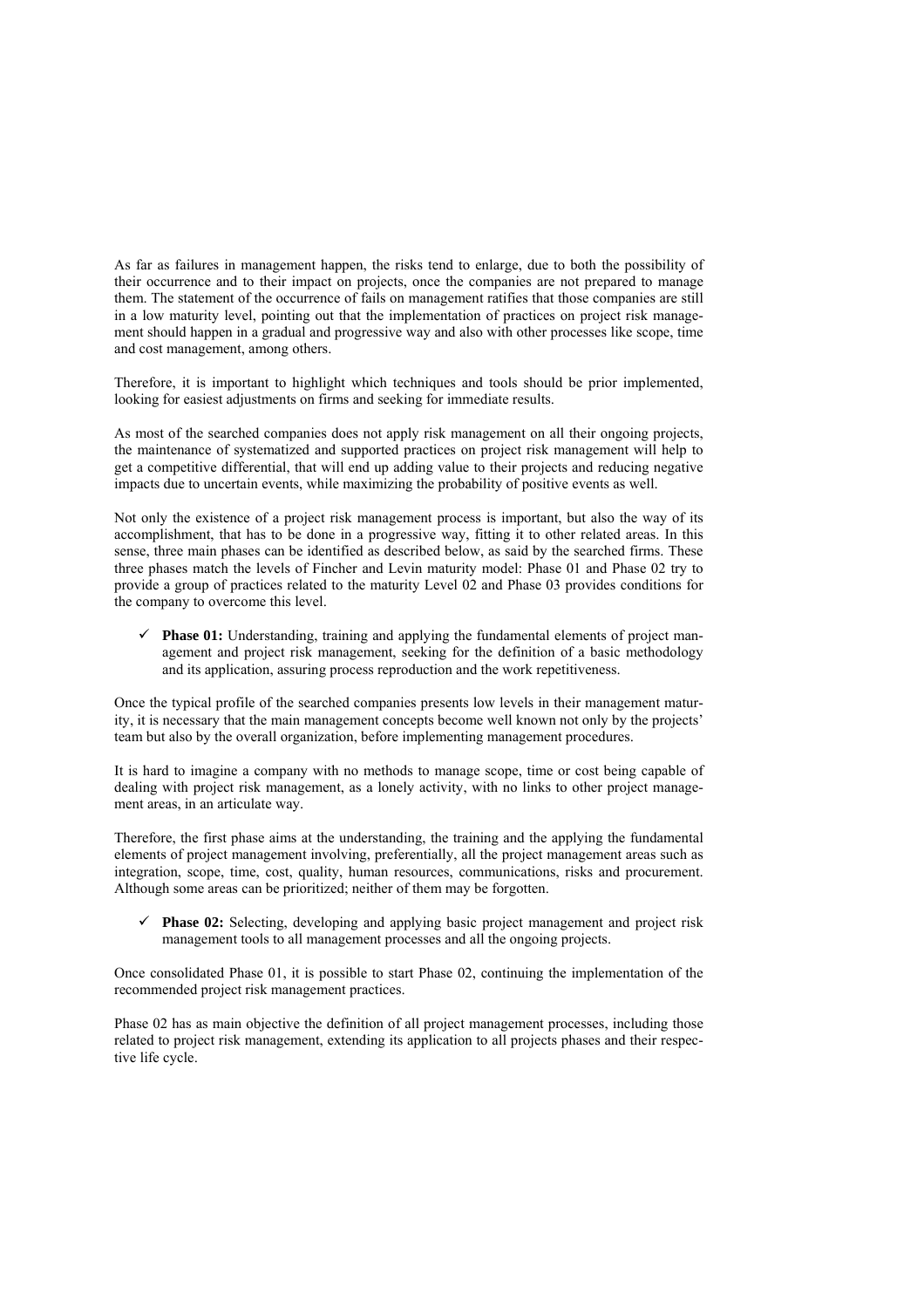$\checkmark$  **Phase 03:** Enlarging project management processes and applying tools and techniques, including project risk management by defining a structured methodology supported by policies and standardized procedures in all projects. It will be necessary to look for gathering information about project management practices in order to increase the efficiency and effectiveness in the project management process itself. It will end up adding competitiveness to the company by anticipating difficulties and risky situations along the project life cycle that will help the implementation of preventive solutions.

In that phase, the main objective is to conclude the implementation of the project management processes with emphasis on previously identified risk factors, analyzing the performance in applying techniques and tools, consolidating a project management methodology, including project risk management.

All the processes of managing risks should be applied aiming as main results both the anticipation of the difficulties and the identification of answers, in order to avoid great impacts on projects objectives.

Finally, a continuous process of improvement should be implemented so as to provide methodology adjustments and suitability, looking for updating on technological changes and company management, seeking for highest levels on managerial competence.

### **FINAL REMARKS**

This paper presented the relevance of project risk management as a process capable to add quality to project implementation, especially in the case of urban infrastructure construction, bringing a competitive differential to contractors of public works, considering that the majority of the searched public works contractors don't apply project risk management methods although the most relevant risk factors have been detected.

The field data were obtained from a survey conducted among public works contractors in São Paulo city, which resulted in a need for structuring and implementing a project risk management methodology, capable of reducing the incidence and the negative consequences caused by adverse events in their projects.

According to the data, the need for a progressive implementation on project management knowledge was recognized, and also the need to be implemented along with other areas of project management, such as scope, time and cost management, once according to the search failures in these processes are recognized as important risks factors.

It's important to point out that in any project management process the continuous improvement should be sought as a way to leverage its results.

In that way, additional researches are recommended, mainly in what refers to the results that will be obtained by the implementation of the improvements such as those suggested here, which will allow new improvements again.